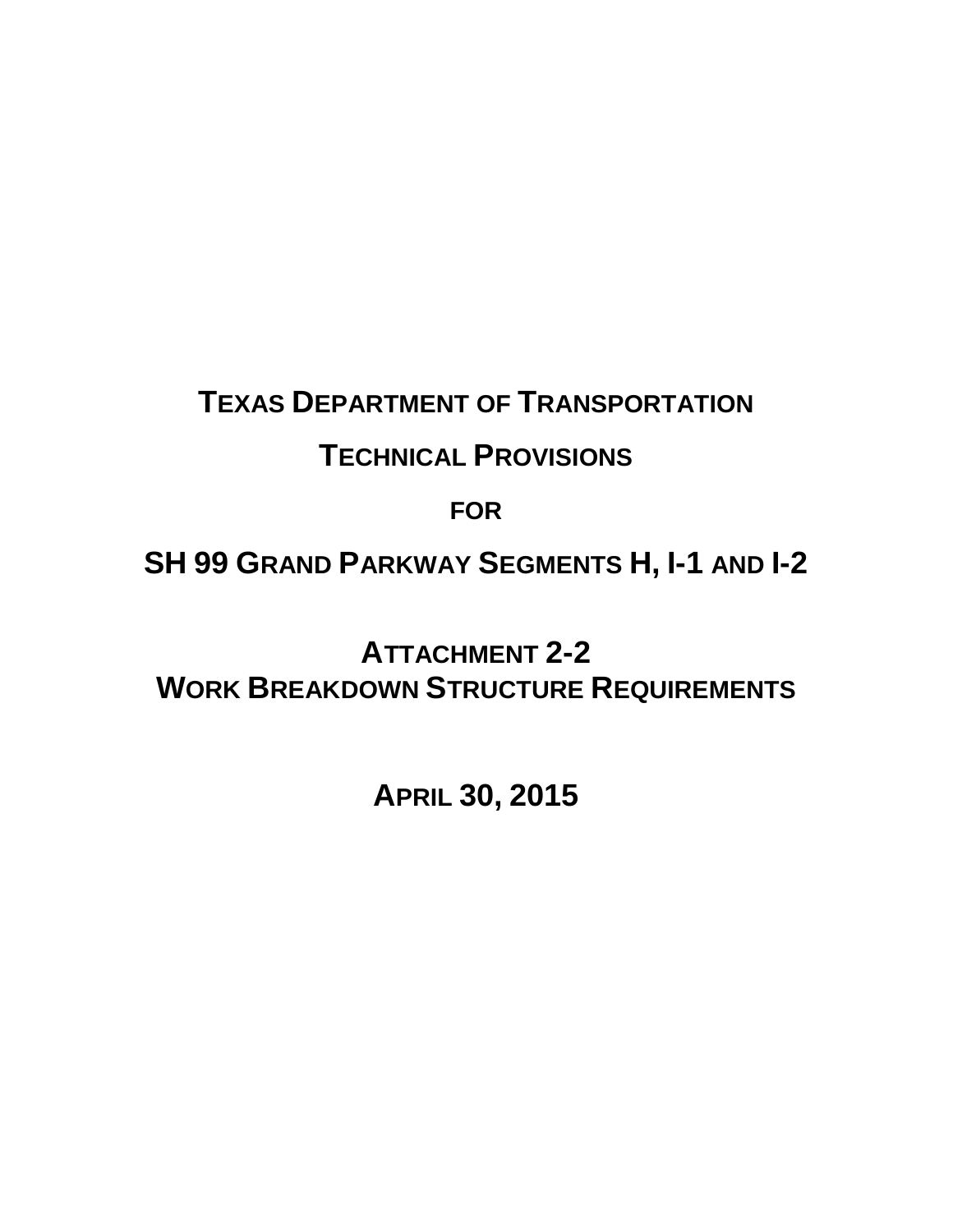The following Work Breakdown Structure (WBS) shall be the basis for organizing all Work under the Contract Documents and shall be used to structure the baseline schedule and other cost control systems, including the Payment Progress Process if applicable.

Table 1 represents the minimum levels of the WBS that all cost and schedule information shall rollup to once the Project Baseline Schedule is fully developed.

The WBS shall conform to level structure as follows:

## **Table 1: WBS Minimum Requirements**

#### **1 [Name of Project]**

### **1.1. Project Administration**

- 1.1.1. Mobilization
	- 1.1.1.1. Developer
	- 1.1.1.2. DB Contractor
- 1.1.2. Submittals and Permitting
	- 1.1.2.1. (By Governmental Agency)
		- 1.1.2.1.1. (By Specific Permit/Submittal Requirement)

### **1.2. Right-of Way Acquisition**

- 1.2.1. Acquisition By TxDOT
	- 1.2.1.1. (By Parcel No.)
- 1.2.2. Acquisition by Developer
	- 1.2.2.1. (By Parcel No.)

## **1.3. Utility Adjustments**

- 1.3.1. Utility Coordination
	- 1.3.1.1. Administration and Planning
		- 1.3.1.1.1. Site Utility Engineering
		- 1.3.1.1.2. Conceptual Design
	- 1.3.1.2. (By Owner)
		- 1.3.1.2.1. Master Agreements
		- 1.3.1.2.2. Utility Assemblies
- 1.3.2. Utility Relocations
	- 1.3.2.1. (By Owner)
		- 1.3.2.1.1. (By Line No.)
- **1.4. Design**
	- 1.4.1. General Activities and Field Work
		- 1.4.1.1. Design Mobilization
		- 1.4.1.2. Schematics
		- 1.4.1.3. Survey Work
		- 1.4.1.4. Geotechnical Investigations
		- 1.4.1.5. Additional Field Investigations
	- 1.4.2. Develop Specifications
	- 1.4.2.1. (By Discipline)
	- 1.4.3. Geotechnical Design
		- 1.4.3.1. General
		- 1.4.3.2. Earthwork Geotech<br>1.4.3.3. Bridge Geotech
		- **Bridge Geotech**
		- 1.4.3.4. Culvert Geotech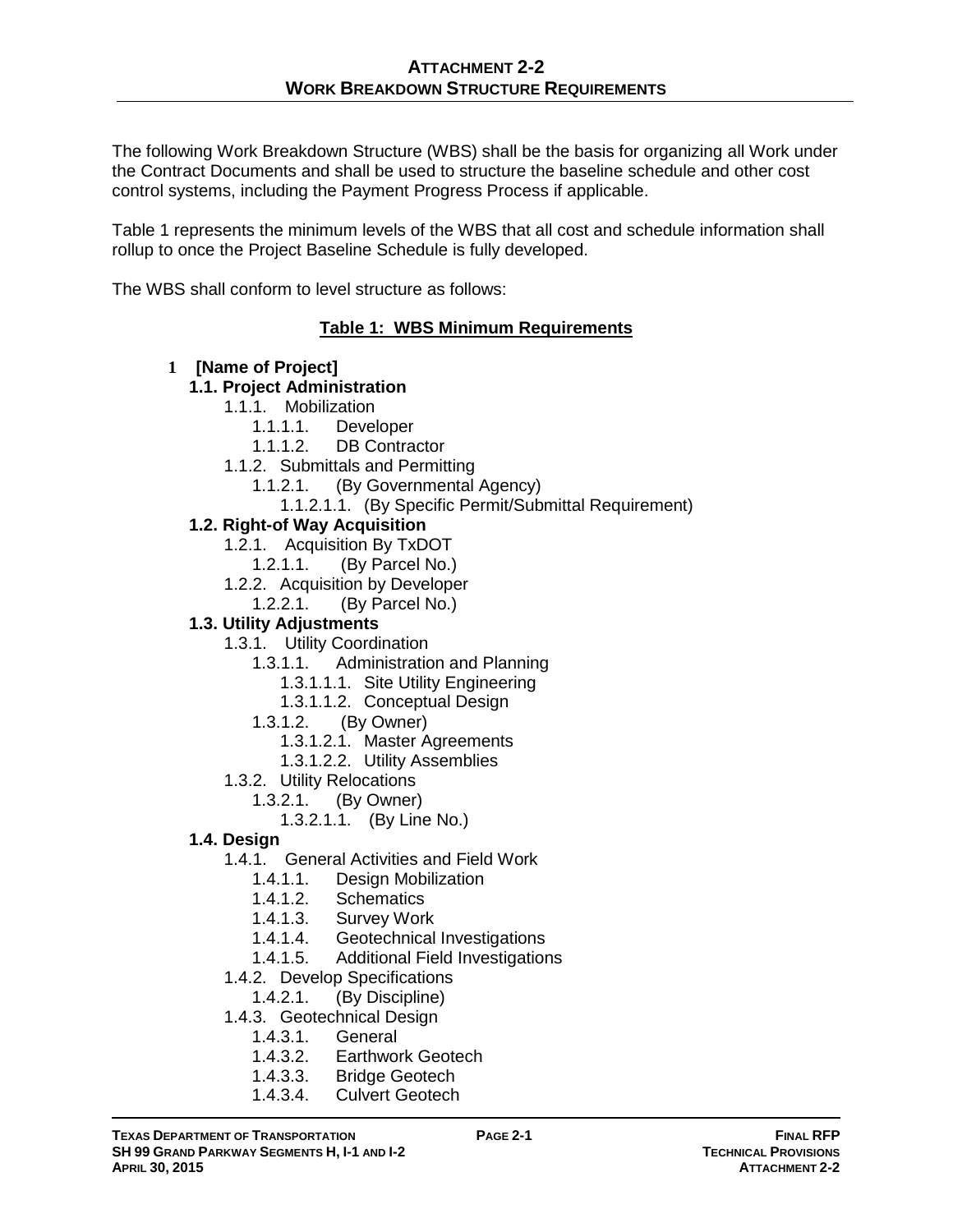1.4.3.5. Wall Geotech

## **1.4. Design (Continued)**

- 1.4.4. Pavement Design
	- 1.4.4.1. Data Analysis and Draft Report
	- 1.4.4.2. Final Design and Report
- 1.4.5. Drainage Design
	- 1.4.5.1. Hydrologic and Hydraulic Design
	- 1.4.5.2. Preliminary System Design
	- 1.4.5.3. Detailed Drainage Design
- 1.4.6. Roadway Design
	- 1.4.6.1. Alignments
	- 1.4.6.2. Sections
	- 1.4.6.3. Detailed Design
- 1.4.7. Bridge Design
	- 1.4.7.1. Establish Criteria and Procedures<br>1.4.7.2. Bridge layouts
	- 1.4.7.2. Bridge layouts<br>1.4.7.3. Substructure D
	- 1.4.7.3. Substructure Design<br>1.4.7.4. Superstructure Design
	- Superstructure Design
- 1.4.8. Retaining Wall Design
	- 1.4.8.1. Establish Criteria and Procedures
	- 1.4.8.2. Fill Wall Design
	- 1.4.8.3. Cut Wall Design
- 1.4.9. Traffic Management
	- 1.4.9.1. (By Phase)
- 1.4.10. Environmental Design
	- 1.4.10.1. Erosion Control/SWPPP
	- 1.4.10.2. Noise Wall Design
	- 1.4.10.3. Wetland and habitat Mitigation
	- 1.4.10.4. TCEQ Best Management Practices
- 1.4.11. Landscape and Aesthetic Design
	- 1.4.11.1. Landscape Design
	- 1.4.11.2. Aesthetic Design
- 1.4.12. Electrical Design
	- 1.4.12.1. Illumination
	- 1.4.12.2. Traffic Signals
- 1.4.13. ITS & TCS Design
	- 1.4.13.1. Duct Bank System and Power Supply
	- 1.4.13.2. ITS/TCS Equipment and Structures
- 1.4.14. Signage and Marking Design
	- 1.4.14.1. Overhead
	- 1.4.14.2. Small signs and pavement markings
- 1.4.15. Design Packages
	- 1.4.15.1. Package Preparation
	- 1.4.15.2. QA/QC Review
	- 1.4.15.3. Submittal
	- 1.4.15.4. TxDOT/IE Reviews
	- 1.4.15.5. Comment Resolution
- **1.5. Construction**
	- 1.5.1. General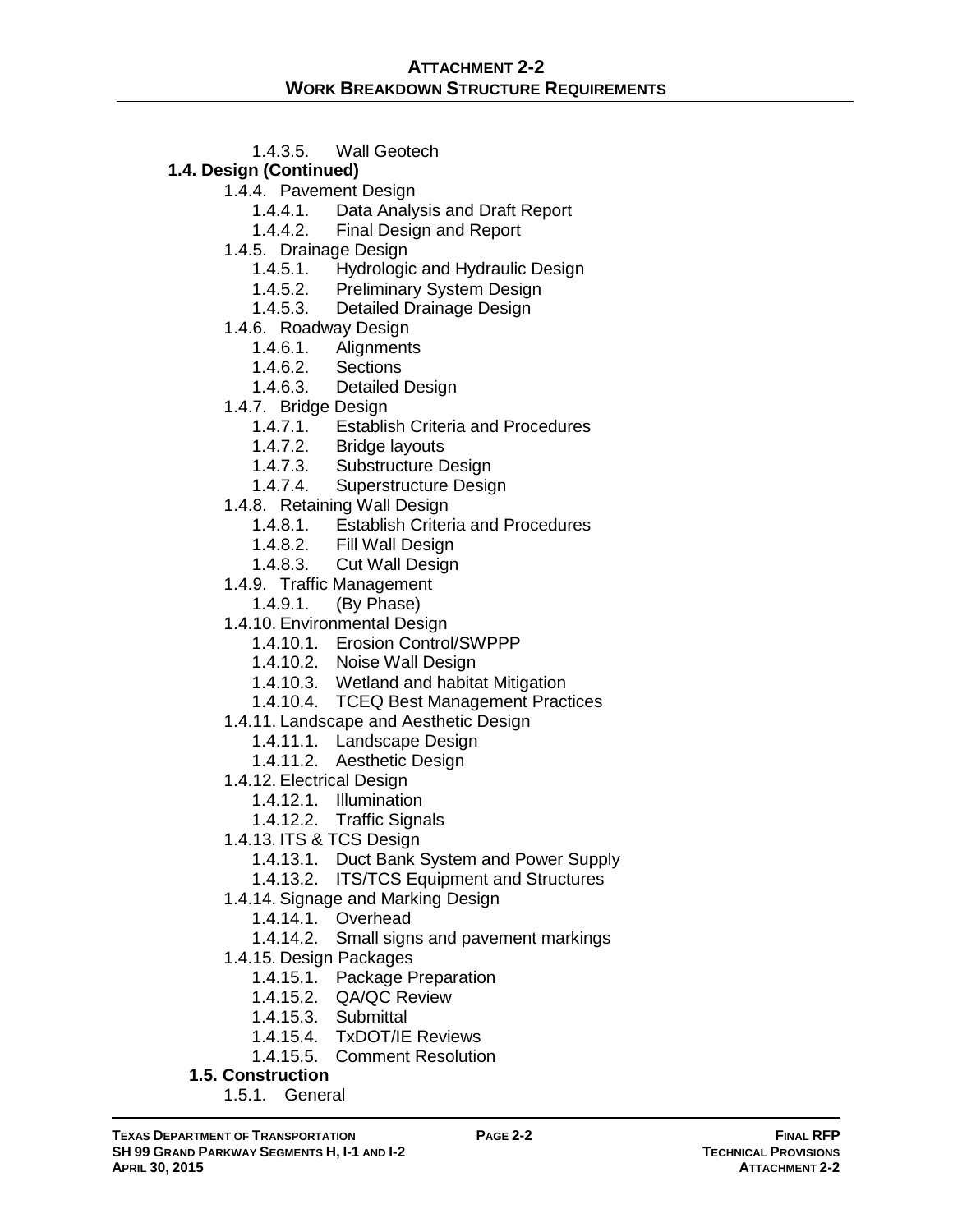- 
- 1.5.1.1. Mobilization<br>1.5.1.2. Administration **Administration**

## **1.5. Construction (Continued)**

- 1.5.1.3. Quality Control
- 1.5.2. By Work Areas NBFR, SBFR, NBGPL, SBGPL, ML, XR, etc.
	- 1.5.2.1. Removals
		- 1.5.2.1.1. Building Removals
		- 1.5.2.1.2. ROW Preparation
		- 1.5.2.1.3. Roadway Removals
		- 1.5.2.1.4. Bridge Removals
	- 1.5.2.2. Earthwork
		- 1.5.2.2.1. Topsoil Stripping and Placing
		- 1.5.2.2.2. Excavation
		- 1.5.2.2.3. Embankment
		- 1.5.2.2.4. Special Geotechnical Measures
	- 1.5.2.3. Landscaping
		- 1.5.2.3.1. Seeding and Sodding
		- 1.5.2.3.2. Fertilizer and Watering
		- 1.5.2.3.3. Special Aesthetic Landscaping (if applicable)
	- 1.5.2.4. Subgrade Treatment and Base
		- 1.5.2.4.1. Lime Treatment
		- 1.5.2.4.2. Flexible Base
	- 1.5.2.5. Pavement
		- 1.5.2.5.1. Asphalt Pavement
		- 1.5.2.5.2. Concrete Pavement
		- 1.5.2.5.3. Curb and Gutter
		- 1.5.2.5.4. Driveways
		- 1.5.2.5.5. Sidewalks and Median Paving
	- 1.5.2.6. Retaining Walls
		- 1.5.2.6.1. (By Wall No.)
	- 1.5.2.7. Bridges
		- 1.5.2.7.1. (By Bridge No.)
	- 1.5.2.8. Drainage
		- 1.5.2.8.1. Culverts
		- 1.5.2.8.2. Storm Sewer
		- 1.5.2.8.3. Riprap
	- 1.5.2.9. Traffic Control and Temporary Work
		- 1.5.2.9.1. Barricades, Signs and Traffic Handling
		- 1.5.2.9.2. Erosion Control
		- 1.5.2.9.3. Detour Construction/Removal
		- 1.5.2.9.4. Portable Traffic Barrier
		- 1.5.2.9.5. Workzone Pavement Marking
		- 1.5.2.9.6. Temporary Bridges
		- 1.5.2.9.7. Temporary Walls/Shoring
		- 1.5.2.9.8. Temporary Drainage
		- 1.5.2.9.9. Temporary Illumination
	- 1.5.2.10. Permanent Barriers
		- 1.5.2.10.1. Permanent Concrete Barriers
			- 1.5.2.10.2. Metal Beam Guard Fence